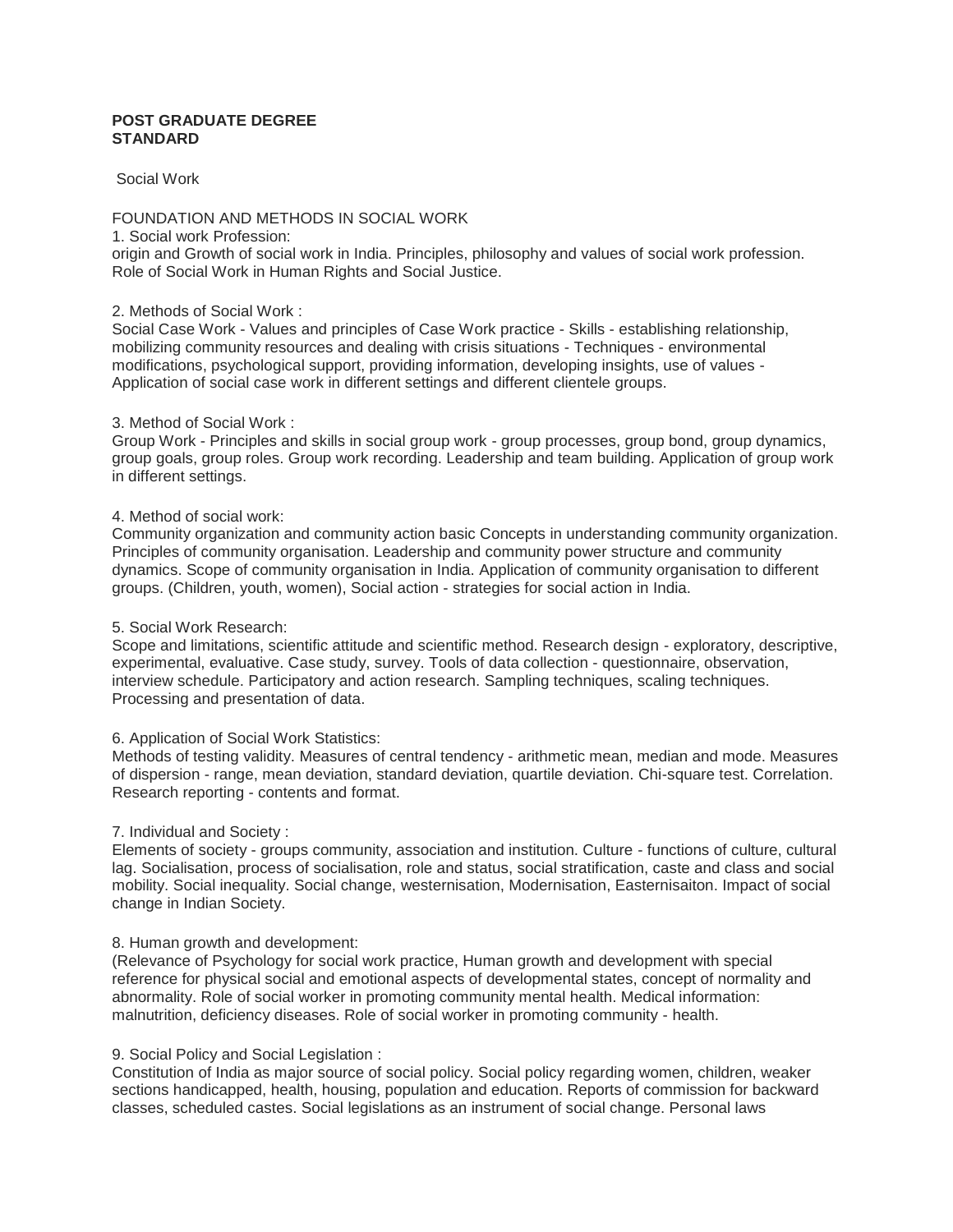applicable to Hindus, Muslims and Christian. The Child Labour (Prevention and Regulation act) The Protection of Civil Rights Act, 1995, Consumer Protection Act, Legal Aid Movement - their role in social justice, Public Interest Litigations.

### 10. Management of Welfare Organisations :

Role of voluntary and governmental organsisations in social welfare. Scope for scientific management in welfare organisation. Application of social work principles in management of welfare organisations. Functions of management (Goal setting, policy making, planning, directing, staffing, communicating, budgeting, public relations, reporting, evaluation). Management of human resources. Project proposal, fund raising techniques. Administration of government departments, Department of social welfare, State Social Welfare Board and Central Social Welfare Board.

### PAPER - II

# PERSPECTIVES AND PRACTICES OF SOCIAL WORK PROFESSION SOCIAL WORK

### 1. Concepts:

Health, community health, primary health care, public health, community psychiatry, rehabilitation, mental health, psychosis, neurosis, mental retardation, mental illness. Balanced diet, malnutrition. Rural community development, urban community development, poverty, poverty line, community development, development planning. Youth, family, family welfare, child welfare, street children, adoption, feminism. Labour welfare, industrial relations, human resource development and human resource management

### 2. Issues and Problems :

Major communicable diseases (Leprosy, TB, STD, poliomyelitis, hepatitis, AIDS, diarrhoeal diseases, malaria, cholera, typhoid) Major non-communicable diseases (Cancer, asthma, diabetes, hypertension, cardiovascular diseases). Physical disabilities (hard of hearing, speech impairment, visual impairment, locomotor handicap). Environmental factors affecting health. Occupational health. Personality and psychiatric disorders (schizoid, hysterical, psychopathic, anxiety state, obsessive - compulsive, phobia). Status of women in family, education, health, employment, - violence against women - dowry, divorce, maintenance, commercial sex workers inheritance and human rights of women. Children - child labour, child's rights, children in special circumstances and special care, juvenile delinquency, street children, female children, education of children, child abuse. Youth - career, identy crisis, drug addiction, alcoholism, suicidal tendencies. Aged- problems of aged. Labour issues - disablement, alcoholism, drug addiction, workers participation in management, unemployment. rural - poverty, unemployment, landless agricultural labourers, bonded labour, land reforms. Urban - slums, lack of amenities, housing, deviant behaviour, employment, environmental degradation.

#### 3. International and National Organisations:

WHO, UNICEF, ILO, UNO, International Federation of Trade Unions, MISEREOR an International funding agency, OXFAM, DANIDA, CSWB, SSWB, Department of Social Welfare in Tamil Nadu, Indian Red Cross, NIMHANS, National Institutes for the handicapped. CARE, ICMR, MMDA, Tamil Nadu Slum Clearance Board, HUDCO, Corporation of Chennai, INTUC, AITUC, Youth Hostel Association of India, Hindustan Mazdoor Sabha, United Trade Union Congress, Centre of Indian Trade Unions, Employers Federation of India. Nehru Yuvak Kendra, YMCA, National Institute of Personnel management, HRD Network, Indian Society of Training and development, SOS Children's village, National commission on women.

#### 4. Programmes:

IRDP, NREP, RLEGP, TRYSEM, Panchayati Raj, Community development programme, minimum needs programme, iodine deficiency disease programme, national programme for control of blindness, 20 point programme, ICDS, MCH, Universal immunisation programme, National Malaria Eradication Programme, National Mental health Programme, National Leprosy Eradication Programme, STD control programme, AIDS control programme, school health programme, noon day meals scheme, non-governmental